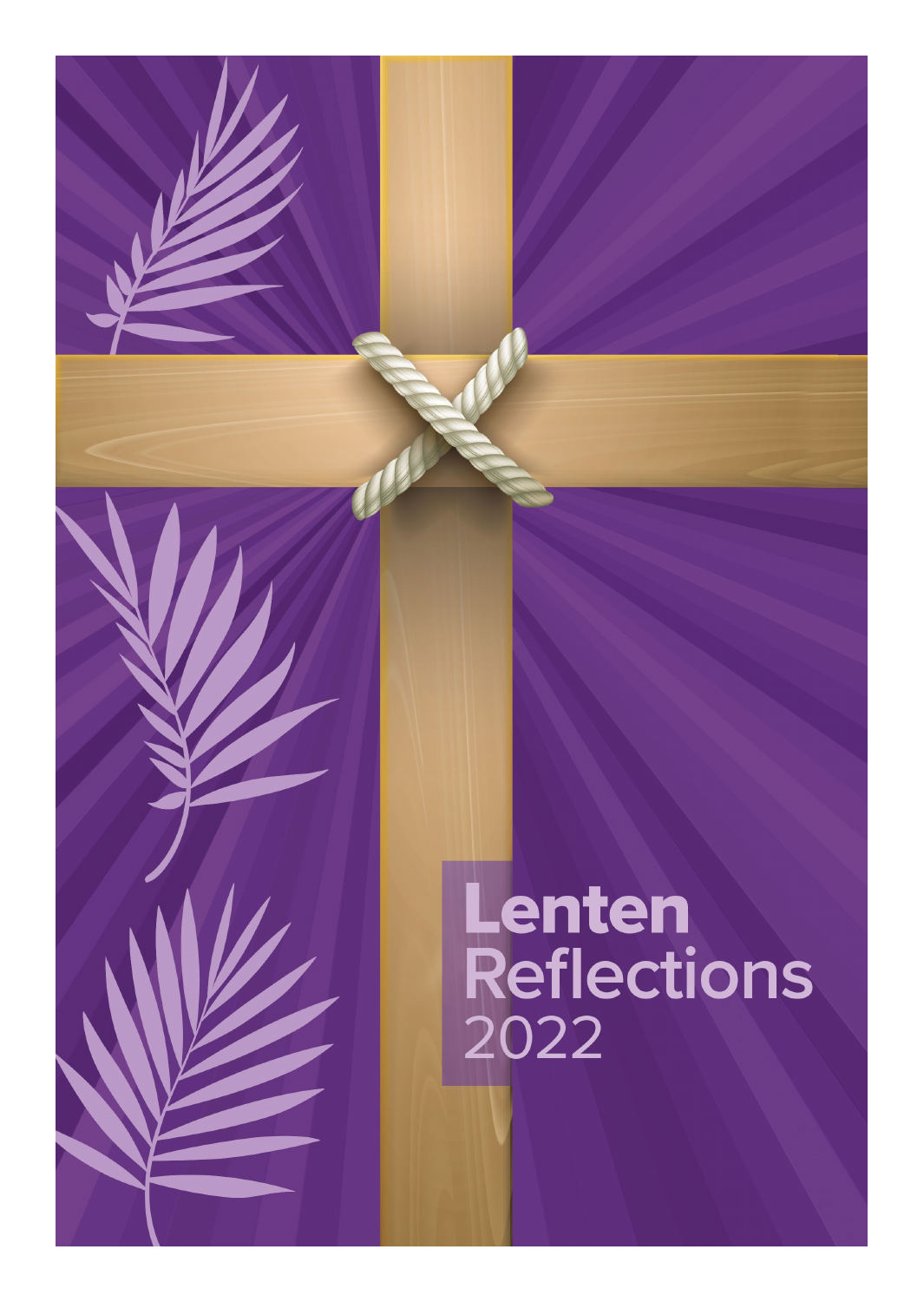

### **Dear Associates, Sisters and Collaborators,**

The Sisters of the Holy Cross share this Lenten reflection booklet for the sacred process of entering into the mystery and reality of Jesus' life, suffering and death, and joyful resurrection.

Jesus models for us a cycle of life and love worth living and dying for, as well as God's faithful, creative love which demonstrates that death is not the end of the story.

In the happenings of each of our own lives, we may find ourselves in a seemingly very different space than the Church calendar cycle. Respect and presence to that life reality gives meaning to life and the lives of those joined in support.

In whatever our circumstances, may this time bring comfort and hope. Jesus, so human, and discovered to be so divine, can hold us in compassionate love and strengthen us in hope and signs of new possibilities, and empower us as part of God's own mission of transforming love for the life of the world.

> *Sister Mary Tiernan, CSC, General Councilor*

# **Ash Wednesday**

#### March 2, 2022

#### Joel 2:12–18; 2 Corinthians 5:20–6:2; Matthew 6:1–6, 16–18

Today we are drawn into this gift of opportunity called Lent.

It starts with a ritual with ashes, a reminder that we have finite bodies that may be off-center right now. Perhaps we are feeling the human limits fasting and abstaining awaken.

We are given a chance to repent, to think differently about who we are and how the passion, death and resurrection rhythm of life is fully revealed in Jesus in his life of discovery, love, relationship, pain, hope, death and glory.

How can we think about coming from dust, ashes? Imagine that dust as stardust, dust formed in and by our families of origin.

Imagine their life cycles of birth, meaningful experiences, death and eternal life.

Recall their welcome, love, their trust and doubts, their connectedness to the world and events around them. Think about the cultural comfort foods they might have enjoyed: morning toast, tortillas, chapati, fufu, matoke, eggs, porridge or the times they lacked food.

Migrations, draughts and wars, celebrations, discoveries and confusions over centuries.

The energy of God's creative Spirit working in them. Their core values, hopes and skills. Fears and mistakes, reconciliations, experiences of rejection, success and God's mercy and love.

Pause a few moments in silence to absorb the thoughts, insights and feelings within you.

Put on a lens of wonder, mystery, learning, of the wiser, more experienced person you are today. Look on, as one precious in God's eyes, to ancestors also embraced and accepted in God's empowering outpouring of love in all their humanness and grace.

During these weeks of Lent, imagine the life, the dust your life can be passing on in understanding of hope, of scars and of healing, of doubt and of faith. Understanding of relationships to persons, to the Earth, the stardust. God is with us in this Lenten/Life journey.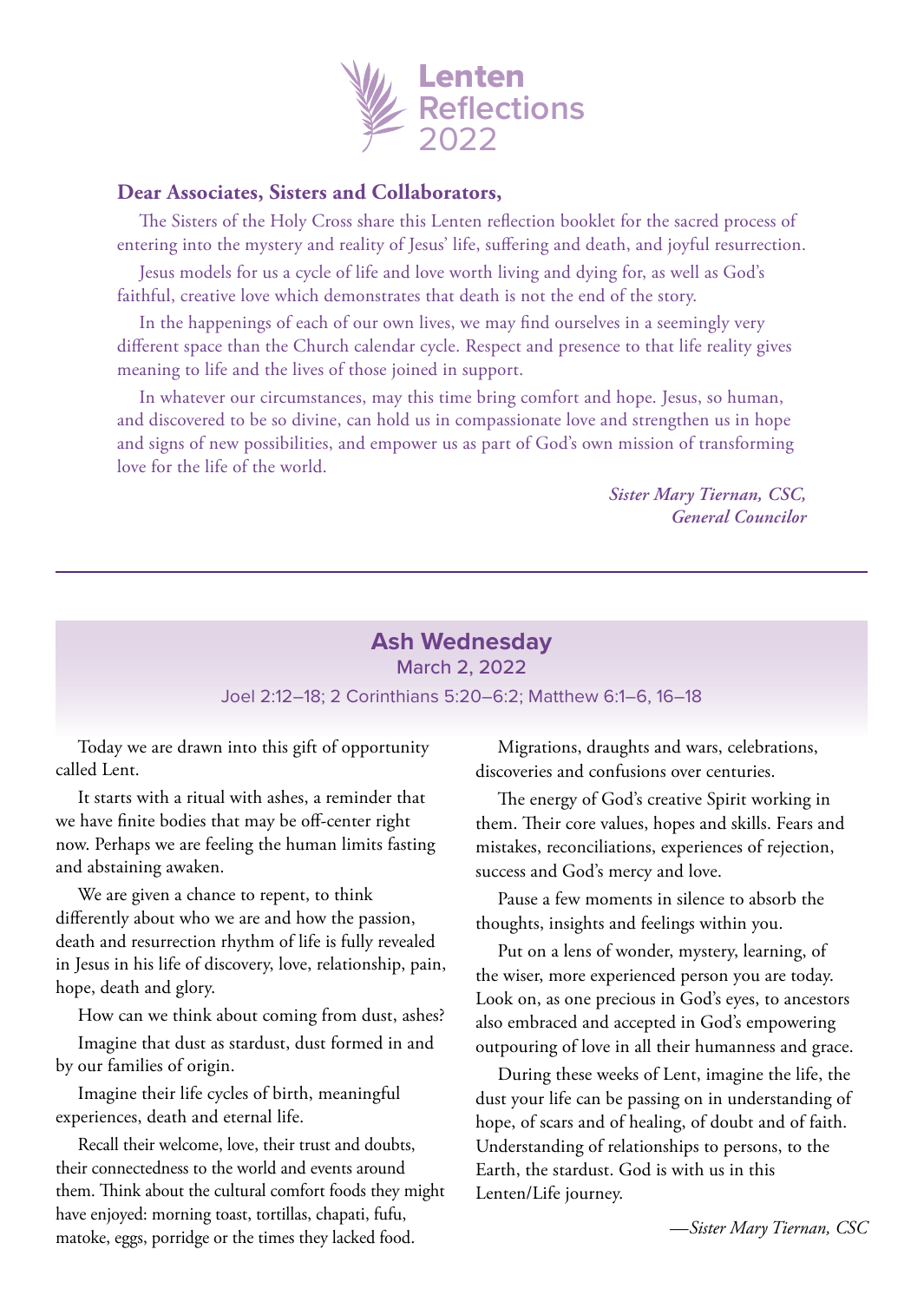# **First Sunday of Lent**

March 6, 2022

#### Deuteronomy 26:1-11; Psalm 91:1-2, 9-16; Romans 10:8b-13; Luke 4:1-13

In the first reading we hear about God's faithfulness to the people from Moses. He recalls God's help for the Hebrews during their mistreatment by the Egyptians. "God heard their cries, saw their affliction, toils, and oppression. … God provided signs and wonders and gave them a land flowing with milk and honey."

In the second reading we hear, "No one who believes in God will be put to shame. For there is no distinction between Jew and Greek; the same God is God of all."

The Gospel tells us of Jesus' journey to the desert, where he needs to find in God his inner strength. He is tempted to feed himself, to seek power, and to be rich, but he is resilient and faithful to God's word and God's promises.

During our Lenten journey we are invited to examine our inner resilience and to remember the faithfulness of our loving God. We are also encouraged to help others in need—refugees,

migrants, and those who are mistreated, judged and rejected by society—and to care for our Earth.

God continues to work in and through us. May we join Jesus in trusting in God's faithfulness during this Lenten season.

#### **Reflection questions**

- **• How has God been faithful to you in your life journey?**
- **• How do our corporate stands invite us to do small things to make great changes in the world and support those in need during this Lenten season?**
- **• How are you living out one of the Laudato Si' Action Platform goals in your local community during Lent? Take time to discuss this and encourage one another to live them out daily.**

*—Sister Verónica A. Fajardo, CSC*

# **Second Sunday of Lent** March 13, 2022 Genesis 15:1-12, 17-18; Psalm 27; Philippians 3:17-4:1; Luke 9:28-36

"And while he was praying, the appearance of his face changed … ."

In the Gospels, Peter, John, and James, were invited by Jesus to go up to the mountain to pray. While praying, they connected with Jesus and were able to see Jesus as he was, in all his glory, as human and divine.

Today, Christ is also inviting us to go up to the mountain, to be transfigured. Transfiguration is a word that speaks to me about being transparent, and presenting ourselves as we are, without masks, vulnerable.

Sometimes, it is hard to show Jesus to others, especially to those we consider to be different. Fears, like prejudices and insecurities, are what we show most of the time to those we think are not like us.

Thoughts, words, even actions don't reflect our Christianity.

Accepting those fears, we recognize our humanity. And by dealing with them, through prayer, we connect with our divinity. Jesus cannot be put in a tent; he must be seen by all. Christ, once again, is inviting us to care for others, to show, with our whole being, hope and compassion, especially to our brothers and sisters in need. In the way we live the Gospel, we reveal the glory of God, we are fully Christians.

#### **Reflection questions**

- **• What are those fears that don't allow me to show Jesus to others?**
- **• How am I called to be transfigured?**

*—Sister Patricia Rodríguez Leal, CSC*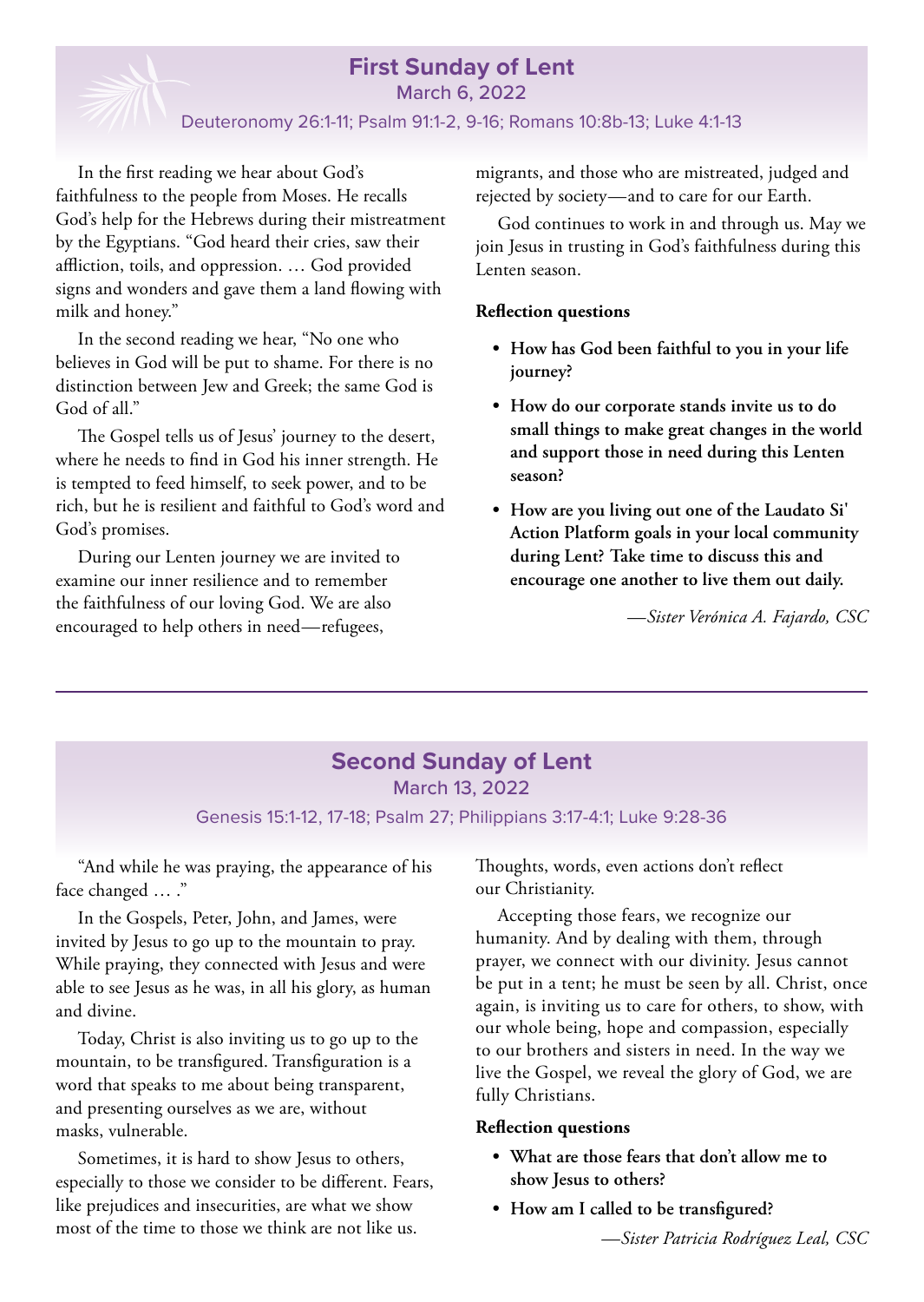# **Third Sunday of Lent**

March 20, 2022

#### Exodus 3:1-8a,13-15; Psalm 103:1-4, 6-8, 11; 1 Corinthians 10:1-13; Luke 13:1-9

In the first reading, we learn that God makes himself present to Moses in his ordinary life and knows what the people of Israel are experiencing: "… I have witnessed the affliction of my people, I know well what they are suffering. Therefore, I have come down to rescue them." He comes with a message of hope for everyone. Even in the most difficult and daunting situations, God is present to rescue and liberate us.

In the Psalm we see a God rich in compassion and mercy who gives relief to the suffering and forgives our failures and weaknesses. He is true to his promise and wants the good for everyone.

In the Gospel of Luke, God again shows us his great love by asking for one more opportunity to bear good fruit. "… I shall cultivate the ground around it and fertilize it; it may bear fruit in the future." Each time we feel aridity in our soul, we must stir and

water the soil. May we seek the source of life, which is God, to revive our spirit and bear abundant fruit.

This Lent, let us take time to walk with Christ and be part of the redemption of so much suffering in the world. Let us open our hearts to listen deeply and accompany those who hope to see the tender and loving face of God.

#### **Reflection questions**

- **• What actions can I take to alleviate someone's suffering?**
- **• Knowing that God is compassionate and merciful, do I really allow myself to be loved by God?**
- **• What do I need to remove in myself to make my soil more fertile and bear better fruit?**

*—Sister Areli Cruz Hernández, CSC*

# **Fourth Sunday of Lent**

March 27, 2022

#### Joshua 5:9-12; Psalm 32; 2 Corinthians 5:16-21; Luke 15:1-3, 11b-32

"His father saw him and was filled with compassion; he ran and put his arms around him and kissed him."

Luke's Gospel shares the familiar story of the prodigal son. I imagine we can identify with each person in the story, the father, prodigal son and elder son. Like the father, we celebrate the return of dear loved ones. Maybe we are the son/daughter who left, realized our mistake and returned home. Or, perhaps, we relate to the elder son, who is self-righteous and thinks he deserves better for all his hard work. This passage allows us to reflect on how we experience sin, forgiveness and compassion in our lives.

The father's attitude grabs my attention. I picture him more as a caring mother, like mine. When I was a teenager out at parties, my mother stayed awake until I came home. Even now, when I come home my mother welcomes me with my favorite food, a clean room and anything I need to feel comfortable. This

made me wonder, where is the prodigal son's mother? What might she have done to welcome her son? Have we questioned her presence in this passage? And, can we see God as a compassionate and forgiving mother?

Reflecting on these questions, I realized that this parable teaches us about reconciliation. But it can also prompt us to consider how women promote compassion in our Church and societies. This story is also a reminder of our need to experience the divine feminine, who lovingly accompanies us in our journeys.

#### **Reflection questions**

- **• Who are the women in my life who have taught me about compassion, mercy and forgiveness?**
- **• How do I experience the divine feminine in my life?**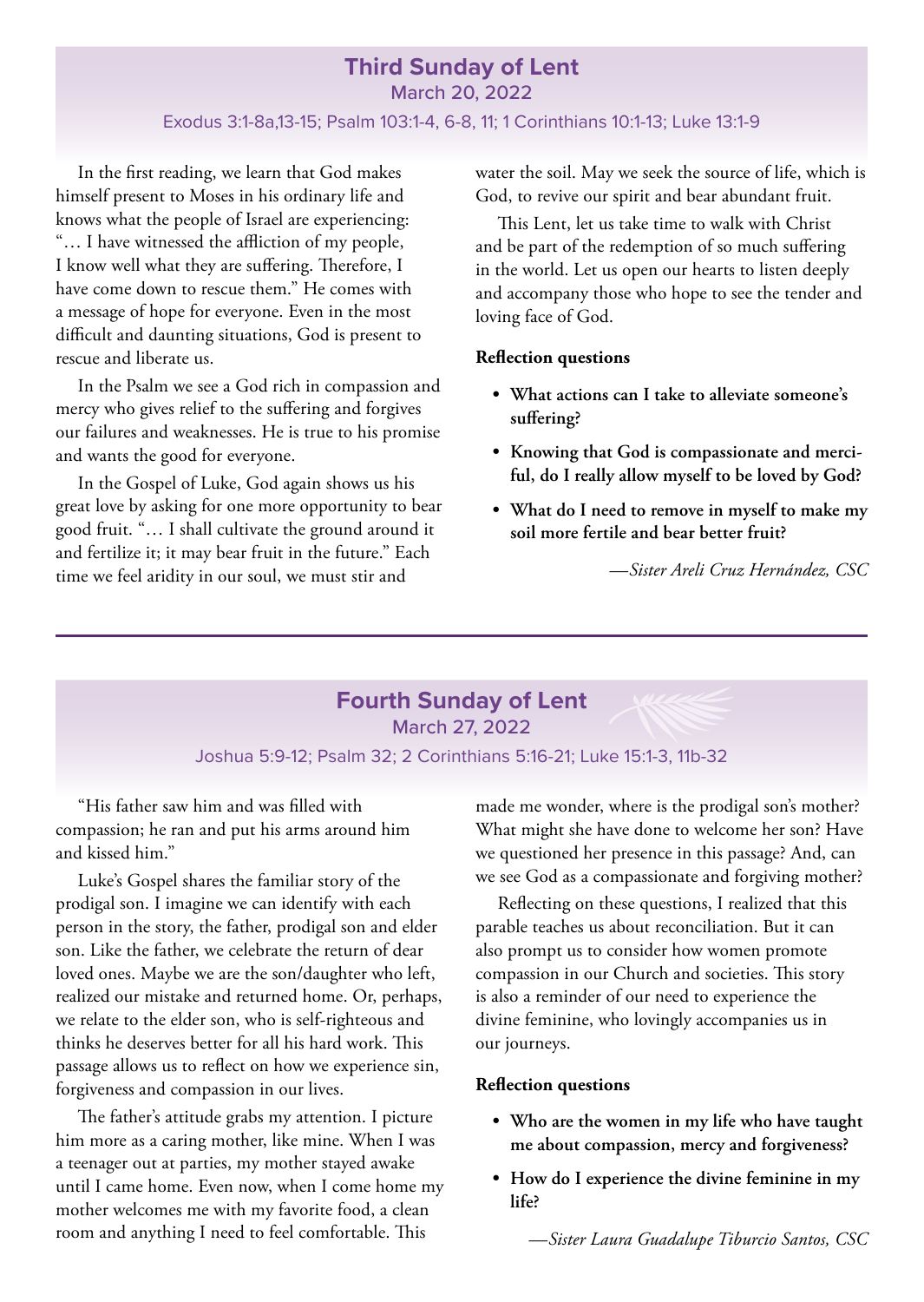# **Fifth Sunday of Lent**

April 3, 2022

#### Isaiah 43:16-21; Psalm 126; Philippians 3:8-14; John 8:1-11

The first three readings invite us to look forward, to leave the past behind, forgive what has happened to us, and walk in the presence of the love of God who is father and mother to us. Are we ready to look ahead?

John tells us: "The scribes and Pharisees brought to [Jesus] a woman who had been caught in 'sin' and, putting her in the midst of all, said, 'Master, this woman has been caught in adultery. Moses, in the law, commanded us to stone her. And you, what do you say?'"

Reflecting on this last passage, I recognize we have not changed very much since the time of Jesús. We continue to think that we do not sin. We feel empowered to judge those close to us and those we do not even know. Sometimes we feel that we know the law, so what we know or say is the absolute truth. Regarding our migrant brothers and sisters, we often reject them forgetting that they are sons and

daughters of God. Perhaps it's because deep down the migrant reminds us of our own vulnerability.

It is time to let go of the stones and open our hands, to take the hand of God and the hands of others. It is time to stop stoning others with our beliefs and fears and to embrace their pain, which is also our pain. Let us embrace our migrant brothers and sisters who long to hear the words Jesus spoke to the woman: "I do not condemn you."

#### **Reflection**

**Merciful God, we entrust our past to your mercy, our present to your love, and our future to your providence. Jesus, we ask you for peace, prudence, strength, wisdom and humility.**

*—Sister Nieves Lidia Ortiz Galván, CSC*

# **Palm Sunday** April 10, 2022 Luke 19, 28-40

It is easy for me to identify with the story of Jesus because, for most of his life, common things happened to him. This Palm Sunday narrative is no exception. Jesus experienced a common situation for any human being: one day people followed him and the next day no longer. This is the way we human beings are—we go from joy to anger, from acceptance to rejection, from love to hate. Today, as then, it is not easy for us to recognize God in those who think, act or do things differently from us. So, even 2,000 years later, we continue to reject God.

Like the followers described in today's Gospel, we also fall into the temptation of following Jesus only in his triumphs. When suffering comes, we seek God. But rather than trusting God to guide us through the situation, we ask for quick solutions to avoid pain and suffering. However, as Jesus demonstrated and Blessed Basil Anthony Moreau attested, "The cross is our only hope."

Pope Francis reminds us that Jesus' suffering is a priceless expression of love. "He did it to touch the most intimate part of our human reality, to experience all our existence, all our evil. To draw close to us and not leave us alone in our pain. To recover us, to save us. Jesus went up to the cross to descend into our suffering."

Trusting in this infinite love, let us discover Jesus in those who are closest to us and in those who are rejected, alone and vulnerable. May we ask for the courage to accept them and serve them, as we would God.

#### **Reflection questions**

- **• How do you praise God?**
- **• How do you recognize God on a daily basis?**

*—Sister Esperanza Jacobo Acevedo, CSC*